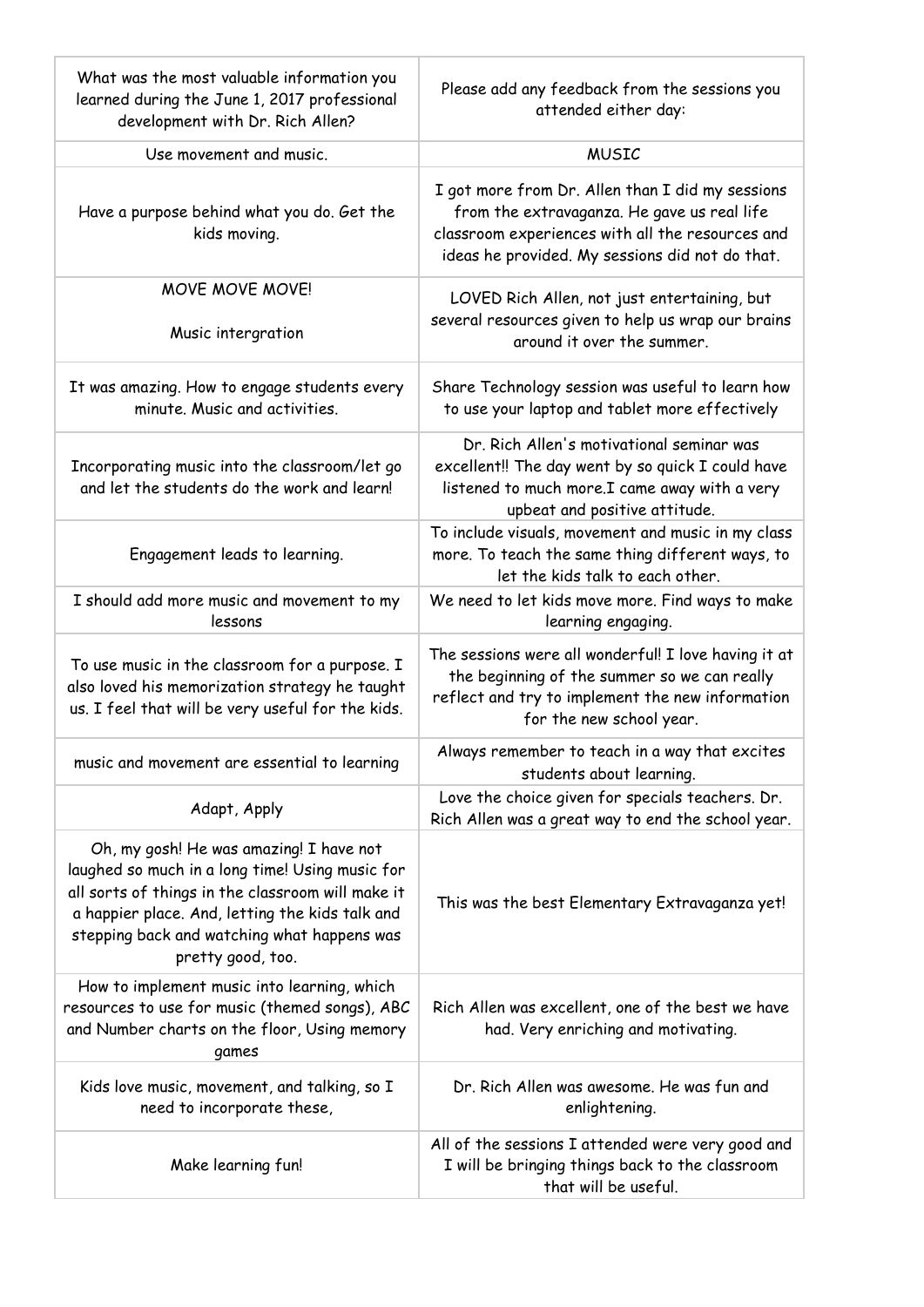| Re-affirm that kids learn better with fun, with<br>movement and music. There is not just one way<br>to help them to learn. Give them opportunities<br>to communicate and talk in class is essential for<br>their learning.                                                                                                                                           | Teaching with music! LOVE his incorporation of<br>music in to every aspect of the day.                                                                                                                                                                       |
|----------------------------------------------------------------------------------------------------------------------------------------------------------------------------------------------------------------------------------------------------------------------------------------------------------------------------------------------------------------------|--------------------------------------------------------------------------------------------------------------------------------------------------------------------------------------------------------------------------------------------------------------|
| I am getting the courtyard painted with a 100s<br>chart. Music!                                                                                                                                                                                                                                                                                                      | more movement, purposeful music                                                                                                                                                                                                                              |
| Learning should be more fun and engaging                                                                                                                                                                                                                                                                                                                             | Music, Movement and to do nothing.                                                                                                                                                                                                                           |
| this guy was INCREDIBLE!!! please bring him<br>back. He inspired me to be a better teacher.                                                                                                                                                                                                                                                                          | I really appreciate the thought that was put into<br>planning these sessions. It was not just something<br>that was thrown together. I really will benefit<br>from everything I learned these last 2 days. I<br>didn't walk feeling like it was time wasted. |
| How to make learning engaging simply by taking<br>active meaningful breaks.<br>Implementing musicality within the classroom.                                                                                                                                                                                                                                         | I loved the pegboard memorization strategy and<br>was able to start teaching it to my personal<br>children.                                                                                                                                                  |
| Teachers to stand back and allow the students<br>to talk to each other about the lessons. Get the<br>students physically engaged and use music. Get<br>the students moving more as we adapt, adjust,<br>and apply.                                                                                                                                                   | There was something from each session I<br>attended that I can take back and use the first<br>week of school and throughout the year.                                                                                                                        |
| I loved all of his presentation. It was super<br>engaging considering we were sitting in a whole<br>group setting the whole time. His music caught<br>my attention immediately. I liked all of the<br>strategies he taught and really liked the<br>memorization strategy.                                                                                            | I really enjoyed all of the sessions we attended. :)                                                                                                                                                                                                         |
| Affirmation that music can bring so much to<br>the classroom.                                                                                                                                                                                                                                                                                                        | Everything was fantastic - thank you for all your<br>hard work!                                                                                                                                                                                              |
| Gosh. He was so phenomenal. He really opened<br>my mind to the importance of keeping students<br>engaged and teaching them to take repsoinikoty<br>for their own learning. Everything he spoke on<br>has significant value and as a first year teacher<br>I will be delighted to begin my journey in the<br>classroom with an open mind while trying his<br>methods. | Thank you so much for these opportunities.                                                                                                                                                                                                                   |
| Incorporating music into my classroom<br>environment.                                                                                                                                                                                                                                                                                                                | Movement is key. Get the students up and<br>involved                                                                                                                                                                                                         |
| Music, movement, and memory strategies                                                                                                                                                                                                                                                                                                                               |                                                                                                                                                                                                                                                              |
| Using movement and music.                                                                                                                                                                                                                                                                                                                                            | More action Based learning, and the ever<br>importance of music.                                                                                                                                                                                             |
| Incorporate music & make them talk more ---<br>LOVED this day!                                                                                                                                                                                                                                                                                                       | have fun and use more music                                                                                                                                                                                                                                  |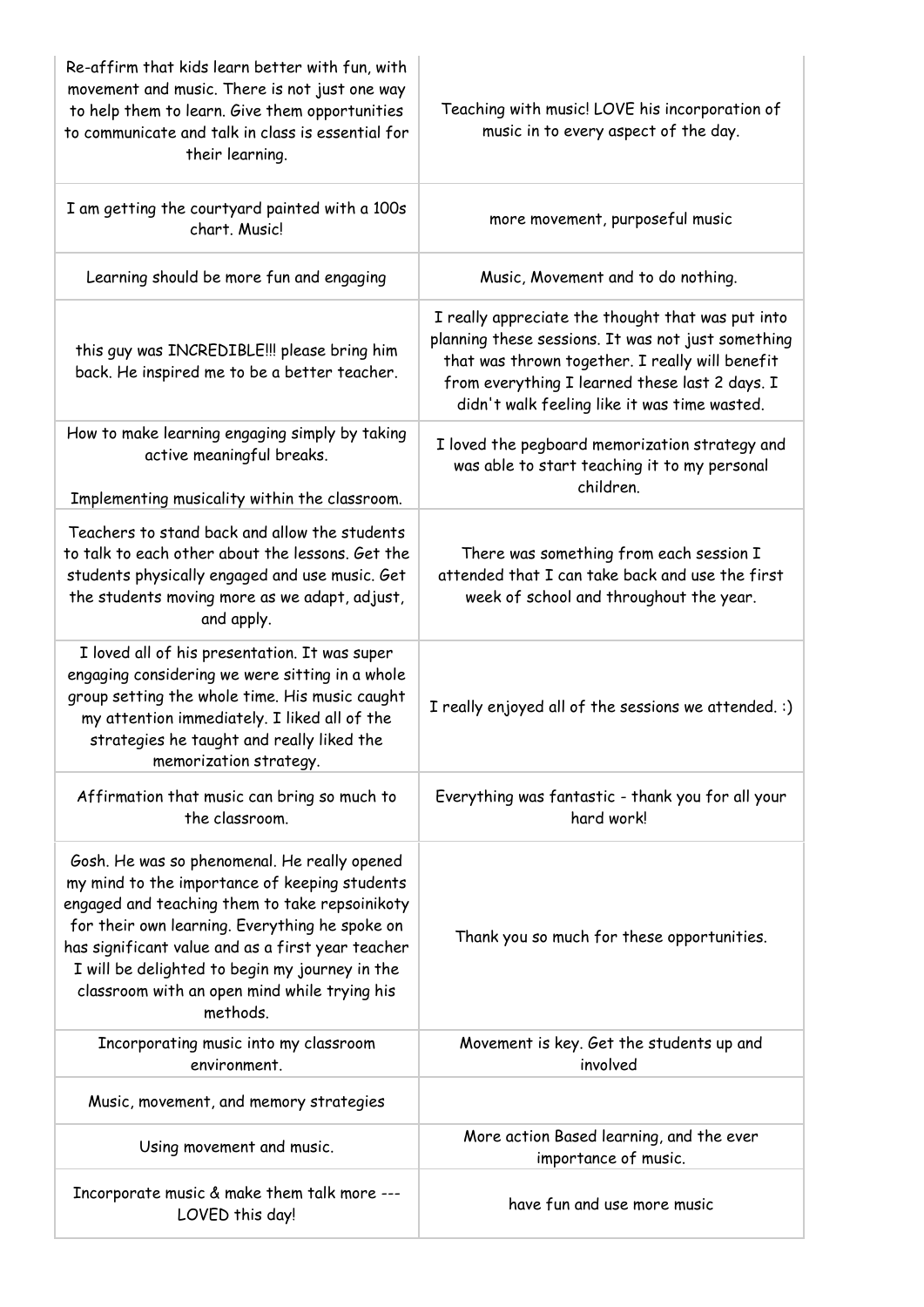| Great student engagement ideas and reminders<br>about classroom atmosphere                                                                                                                                                                                                                                                                                                  | Thank you!                                                                                                                                                                                                                                                                                                                                         |
|-----------------------------------------------------------------------------------------------------------------------------------------------------------------------------------------------------------------------------------------------------------------------------------------------------------------------------------------------------------------------------|----------------------------------------------------------------------------------------------------------------------------------------------------------------------------------------------------------------------------------------------------------------------------------------------------------------------------------------------------|
| If the kids are having fun they are more likely<br>to remember what they learned. Contect<br>activity to learning objective                                                                                                                                                                                                                                                 | Use movement and music more often. I really<br>enjoyed this professional development. There<br>were new ideas presented that will be easy and<br>effective for the classroom.                                                                                                                                                                      |
| To connect movement, music and learning.                                                                                                                                                                                                                                                                                                                                    | I enjoyed and learned a lot from both days.                                                                                                                                                                                                                                                                                                        |
| Just to make sure that I continue to be<br>passionate about children learning. We can't<br>forget that all children learn multiple ways.<br>Stop trying to teach one way!                                                                                                                                                                                                   | I really was glad that we ended our PD with Dr.<br>Allen. How can someone not walk out with a grin<br>after all those fun activities.                                                                                                                                                                                                              |
| Make the kids do the work and have fun                                                                                                                                                                                                                                                                                                                                      | That it is important to incorporate music into our<br>student's learning which I plan to do next school<br>year.                                                                                                                                                                                                                                   |
| Music, movement, and games are essential in<br>the classroom                                                                                                                                                                                                                                                                                                                | Thanks a lot for everything you do! I enjoyed<br>every session.                                                                                                                                                                                                                                                                                    |
| Don't be afraid to let loose, have a little bit of<br>fun and get students moving! Also, the memory<br>peg was simply AMAZING!                                                                                                                                                                                                                                              | Dr. Rich Allen is simply genius in his approach! I<br>loved "every minute" of this professional<br>development and thought about it all day long! I<br>am so excited for the new year to begin, so that I<br>can implement what I've learned from him as well<br>as what I've learned from all of the other<br>presenters at the Extravaganza! :-) |
| Everything was AMAZING, movement and<br>making learning fun is a huge step to take in our<br>teaching. I would love to see him for<br>convocation, he is the type of teacher that I<br>wish I had when I was at school. With him<br>yesterday a phrase stick in my mind. What is<br>not to try? We should try everything with our<br>students, EVERYTHING and do be afraid. | Music and how it changes people's mood                                                                                                                                                                                                                                                                                                             |
| Music and drawings to support other subjects                                                                                                                                                                                                                                                                                                                                | Everything was awesome!                                                                                                                                                                                                                                                                                                                            |
| I absolutely LOVED Dr. Allen. He helped me<br>understand that's it's ok to have movement and<br>music in the classroom because it is purposeful.<br>The ideas he suggested were very much useful<br>and applicable in my grade level. Can't wait to<br>try them all out next year!                                                                                          | Use music to help student mood.                                                                                                                                                                                                                                                                                                                    |
|                                                                                                                                                                                                                                                                                                                                                                             | LOVED, LOVED LOVED him!!!!                                                                                                                                                                                                                                                                                                                         |
| Helping students remember what they have<br>learned                                                                                                                                                                                                                                                                                                                         | All the examples of different ways to get/keep<br>students engaged.                                                                                                                                                                                                                                                                                |
| There is not enough room here to write it all                                                                                                                                                                                                                                                                                                                               |                                                                                                                                                                                                                                                                                                                                                    |
| down. There was so much given, and I am still<br>processing but I will be implementing those<br>ideas in the 2017-2018 school year.                                                                                                                                                                                                                                         | The movement and music ideas were great. I plan<br>to implement some of his ideas on the first day                                                                                                                                                                                                                                                 |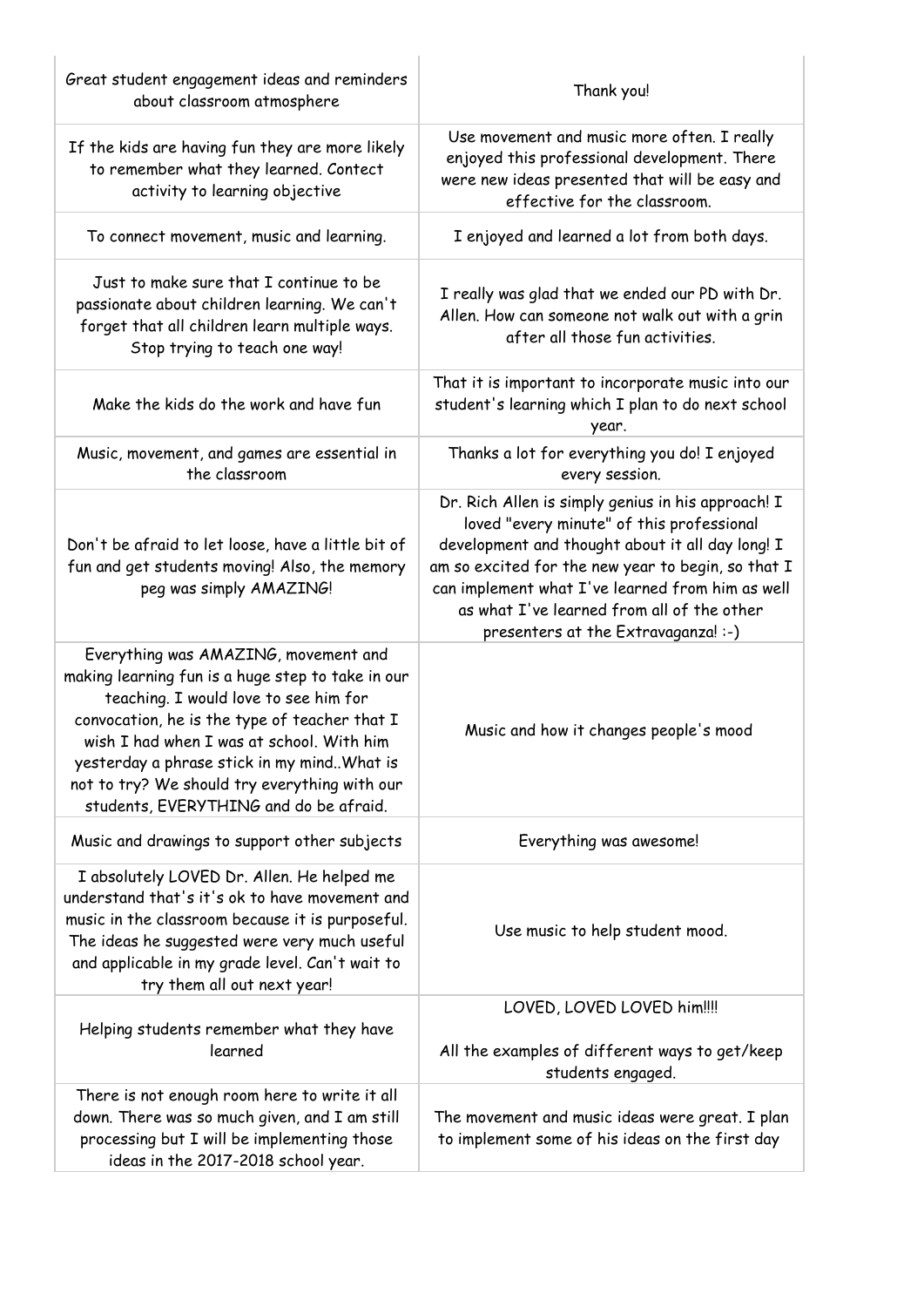| Ways to get the students moving more and<br>integrate music. Also the way to memorize<br>information was very helpful!                                                                              | Dr. Allen was amazing!                                                                                                                                                                                                                                                                                                                                                                                                                                                       |
|-----------------------------------------------------------------------------------------------------------------------------------------------------------------------------------------------------|------------------------------------------------------------------------------------------------------------------------------------------------------------------------------------------------------------------------------------------------------------------------------------------------------------------------------------------------------------------------------------------------------------------------------------------------------------------------------|
| Music as a tool for classroom management                                                                                                                                                            | It was well organized. I would like to have more<br>technology integration sessions.                                                                                                                                                                                                                                                                                                                                                                                         |
| Movement, music, memory                                                                                                                                                                             | It was PERFECT                                                                                                                                                                                                                                                                                                                                                                                                                                                               |
| Allow students more responsibility through<br>many avenues                                                                                                                                          | Dr. Allen was good presenter and I appreciated<br>receiving a book.                                                                                                                                                                                                                                                                                                                                                                                                          |
| That music can be apart of every part in your<br>classroom.                                                                                                                                         | Everything!!! He was amazing!!!                                                                                                                                                                                                                                                                                                                                                                                                                                              |
| The memory thing and the letters and numbers<br>on the floor.                                                                                                                                       | Loved Dr. Allen. I didn't feel like I wanted to be<br>somewhere else.                                                                                                                                                                                                                                                                                                                                                                                                        |
| Use more music and movement in the classroom<br>to improve engagement and learning!!!                                                                                                               | Dr. Rich Allen was AMAZING!!! I have been a<br>teacher for 13 years and he is by FAR the BEST<br>presenter I have ever heard out of the many,<br>many professional development trainings that I've<br>attended over the years.<br>He was SO comical, engaging, but yet realistic and<br>practical. Dr. Rich Allen "GETS" teachers! I could<br>say so much more but I'll just leave it at this<br>PLEASE bring him back for future trainings! He is<br>ABSOLUTELY AMAZING !!! |
| That my district supports my use of new and<br>unconventional methods, as long as it's what's<br>best for students.                                                                                 | Excellent two days! Well done!                                                                                                                                                                                                                                                                                                                                                                                                                                               |
| I need to become more comfortable with<br>students taking the reigns and allow more<br>movement in my classroom.                                                                                    | I liked the humor.                                                                                                                                                                                                                                                                                                                                                                                                                                                           |
| Memorization session                                                                                                                                                                                | It was great I was really happy with the<br>information I learned.                                                                                                                                                                                                                                                                                                                                                                                                           |
| He was very engaging! I look forward to reading<br>our book and spending time making it applicable<br>to my classroom.                                                                              | All of the information was valuable and I learned<br>so much! It was a great session. I couldn't pick<br>just one thing because I truly feel that everything<br>that was presented was valuable.                                                                                                                                                                                                                                                                             |
| Music! Use it in class, make learning fun for<br>yourself as well as students  he was a great<br>presenter!                                                                                         | Loved Rich Allen presentation                                                                                                                                                                                                                                                                                                                                                                                                                                                |
| Loved him! He made learning fun and had fresh<br>ideas; exactly what we should be doing in our<br>classroom. Music in the class.<br>Implementing more talk time for students.<br>Memory techniques. | Free pizza and cold waters being passed around<br>were both great ways to bounce back after the<br>"issues". Thank you!                                                                                                                                                                                                                                                                                                                                                      |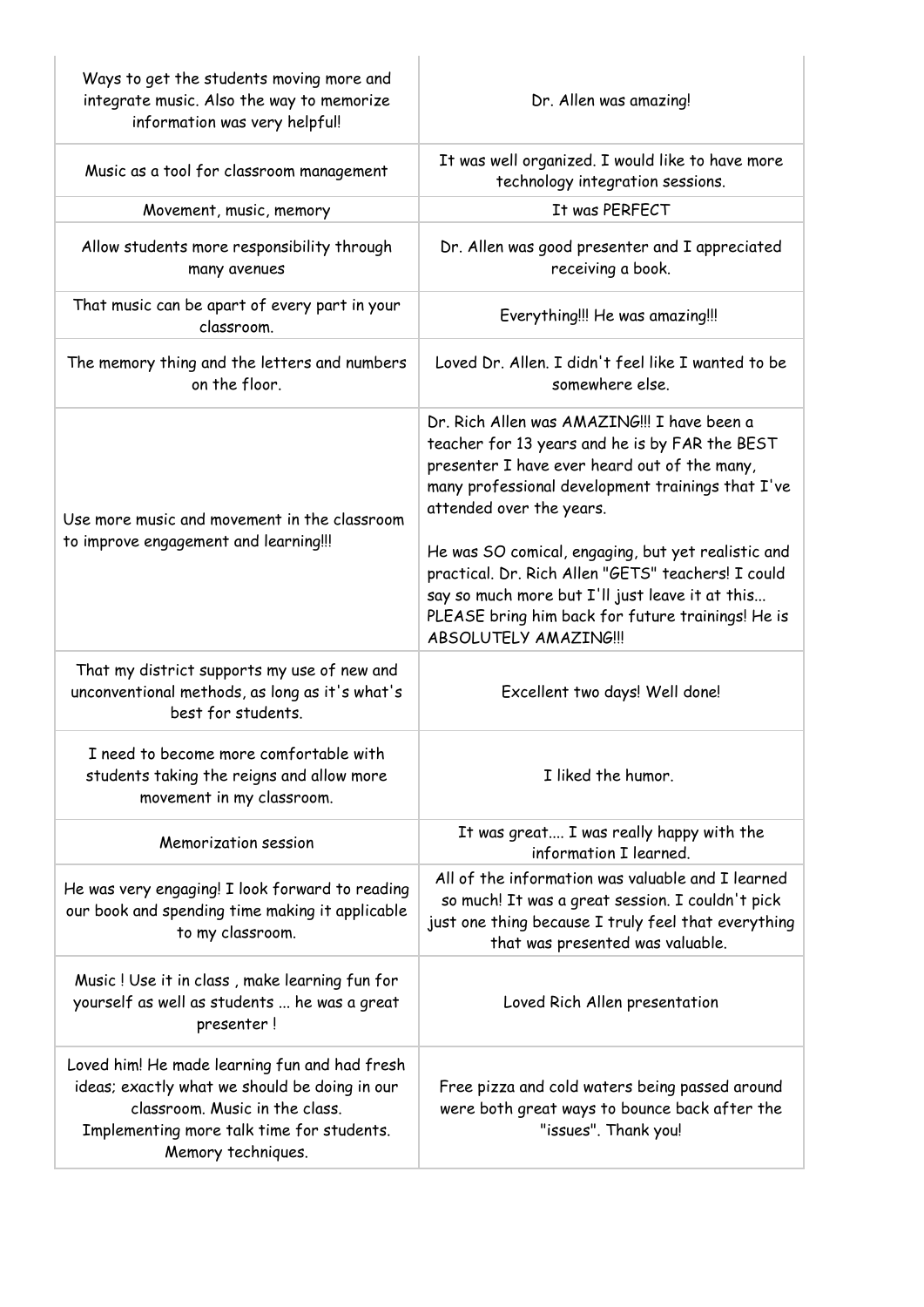| I've already started making my playlist! I need<br>to have more fun with my job and get the kids<br>moving more throughout the day, not just<br>during transitions.                                                                                  | The use of music                                                                                                                                                                                                                                   |
|------------------------------------------------------------------------------------------------------------------------------------------------------------------------------------------------------------------------------------------------------|----------------------------------------------------------------------------------------------------------------------------------------------------------------------------------------------------------------------------------------------------|
| I learned that movement can make a world of a<br>difference in the classroom. It makes school<br>FUN for everyone present!                                                                                                                           | I got a lot of affirmation. He was very interesting<br>and I like that he understood that any<br>ideas/suggestions he had to be adapted to our<br>personalities and our demographic. I really<br>enjoyed the learning with music and kinesthetics. |
| Use of music and movement in the classroom                                                                                                                                                                                                           | Lots of great ideas!                                                                                                                                                                                                                               |
| I loved the idea of incorporating music and<br>movement in the classroom.                                                                                                                                                                            | Keep it active, the memory tricks                                                                                                                                                                                                                  |
| I loved his ideas and theories on Movement and<br>Music in the classroom. This is something I<br>have always wanted to try, but have not yet<br>been able to incorporate in a purposeful way.                                                        | I enjoyed every session I attended.                                                                                                                                                                                                                |
| In order for students to learn they need to be<br>able to get out of their chairs to engage in<br>some type of content based activity. Also, while<br>this is going on, their is content based music in<br>the background.                           | Have high expectations and focus on the kids.                                                                                                                                                                                                      |
| He rocked. So many neat ideas.                                                                                                                                                                                                                       | I hope our campuses will make a day of inservice in<br>August where we can make all the neat things Dr.<br>Allen showed!                                                                                                                           |
| Movement is essential, use more music                                                                                                                                                                                                                |                                                                                                                                                                                                                                                    |
| Use more MUSIC!!! I use some but want to<br>incorporate more music!!                                                                                                                                                                                 | I love learning from other teachers who are in the<br>trenches with me!! They are always realistic yet<br>effective when talking about what they do!                                                                                               |
| The value of using music more in my classroom,<br>using memory devices such as "pegs" using body<br>parts to answer questions, making a grid on the<br>floor as a hopscotch to incorporate movement<br>and learning. His session was awesome!!!!!!!! | I will absolutely use some of Rich Allen's ideas.                                                                                                                                                                                                  |
| So many great ideas for incorporating<br>movement and music into my classroom! He<br>showed us action based learning activities with<br>a purpose and showed us subject specific<br>activities. It was a fantastic professional<br>development!      | I thought they were well run, and I was grateful<br>that the books from Dr. Allen's session were<br>purchased for us!                                                                                                                              |
| Oh my goodness! Learned so much but the<br>memory thing was unbelievable!                                                                                                                                                                            | Thank you for all you do to make New Caney a<br>great place to work!                                                                                                                                                                               |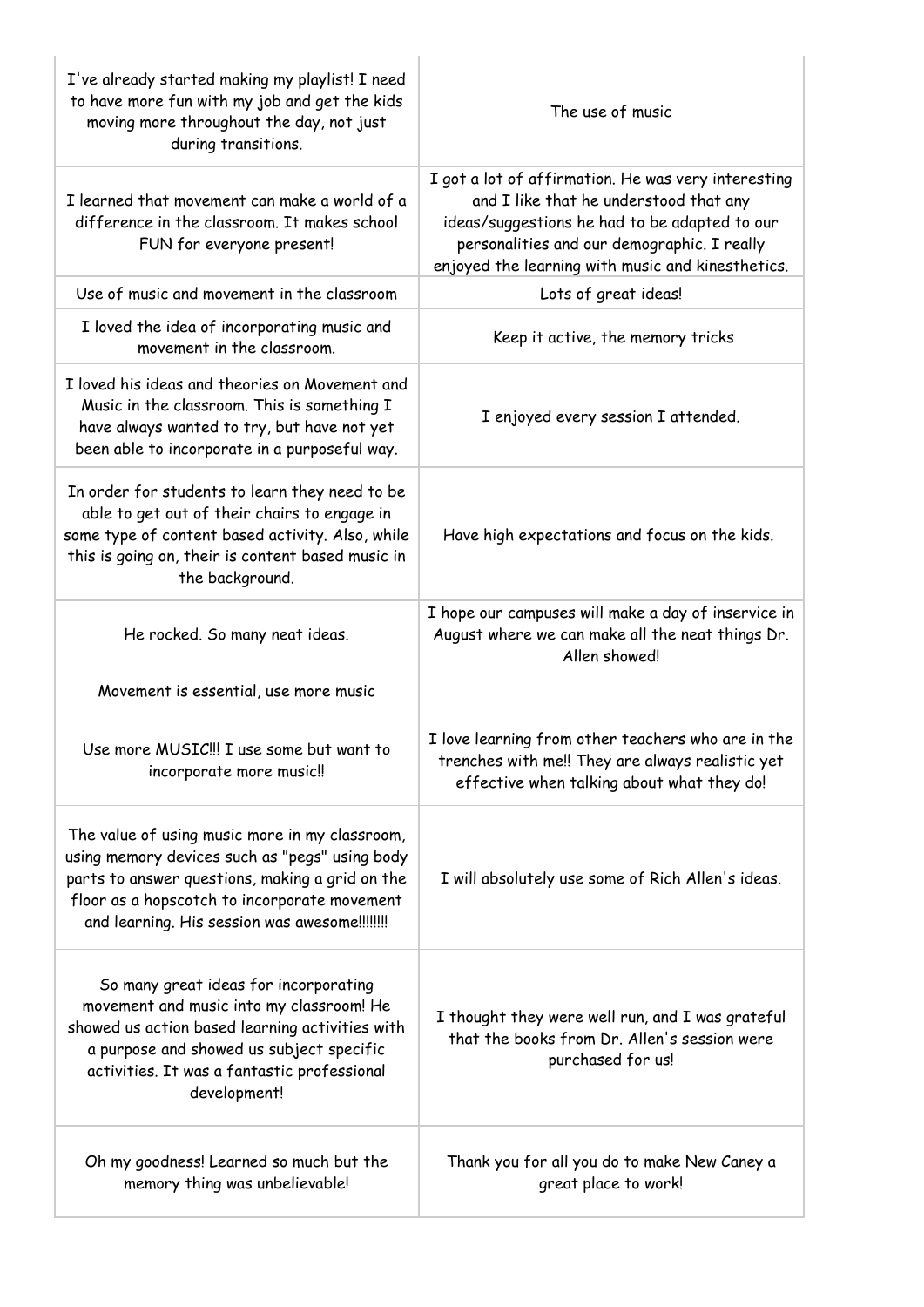| Be willing to let go of the control of a<br>classroom by letting them get up and move<br>around.                                                                                                                                                                                     | I really enjoyed the session with Dr Rich Allen. I<br>plan to use many of his ideas next year.                                                                                                                                                                                                                                                                                                                                 |
|--------------------------------------------------------------------------------------------------------------------------------------------------------------------------------------------------------------------------------------------------------------------------------------|--------------------------------------------------------------------------------------------------------------------------------------------------------------------------------------------------------------------------------------------------------------------------------------------------------------------------------------------------------------------------------------------------------------------------------|
| Implementing movement and music in the<br>classroom                                                                                                                                                                                                                                  | How to keep kids engaged!                                                                                                                                                                                                                                                                                                                                                                                                      |
| I loved this presentation, he gave great ideas<br>on how to make learning fun and exciting for<br>students.                                                                                                                                                                          | To give students time to talk.                                                                                                                                                                                                                                                                                                                                                                                                 |
| "Adapt, Adjust, and Apply"                                                                                                                                                                                                                                                           | Thank you for everything you do!                                                                                                                                                                                                                                                                                                                                                                                               |
| It's ok for me to have fun I don't have to be so<br>Rigid and structured                                                                                                                                                                                                             | How to integrate music more fluently and connect<br>it to content.                                                                                                                                                                                                                                                                                                                                                             |
| Bringing music into the classroom that fit in<br>with theme, entry & exit.                                                                                                                                                                                                           | Thanks for allowing workshops specifically for art<br>teachers.                                                                                                                                                                                                                                                                                                                                                                |
| Movement and Music is necessary                                                                                                                                                                                                                                                      | Dr. Rich Allen was absolutely amazing and provided<br>a wonderful all day seminar!                                                                                                                                                                                                                                                                                                                                             |
| It's okay to step back and breathe to allow<br>students time to engage.                                                                                                                                                                                                              | Dr. Allen's session was amazing and useful in so<br>many ways. This will be a session we can talk about<br>among all teachers and help one another with ideas<br>on campus.                                                                                                                                                                                                                                                    |
| Reminders to use music/actions and HAVE FUN!                                                                                                                                                                                                                                         | LOVED Dr. Rich Allen!                                                                                                                                                                                                                                                                                                                                                                                                          |
| I enjoyed learning different teaching<br>techniques and ways to get students moving by<br>using music. Everyone loves music!                                                                                                                                                         | Loved Dr. Allen. This was a dream come true<br>professional development day for me! I so<br>appreciate the district's effort to provide<br>teachers with the up and coming changes that are<br>so beneficial to students. I hope to see teachers<br>follow through with the use of movement and<br>music in the classroom. I would also be happy to<br>further support teachers in this endeavor in any<br>way I may be able!! |
| Making teaching change with students as they<br>change, more student led learning                                                                                                                                                                                                    | Thank you for providing quaility profession<br>development to help teachers and students.                                                                                                                                                                                                                                                                                                                                      |
| I loved the idea of getting my babies out of<br>their seats more often and want to try it more<br>and more! Even the little things like having<br>them get their own papers. I feel that would<br>have helped me so much this year but look<br>forward to implementing it next year. | I LOVED the Rich Allen training! He was great at<br>motivating me and getting me to think of all of the<br>ways that I could actually incorporate his ideas<br>into my own classroom. They were not ideas that<br>were impossible to implement and I appreciate<br>that.                                                                                                                                                       |
| Getting kids moving through the use of huddles,<br>four corners, music, and floor charts.                                                                                                                                                                                            | I felt these were both very beneficial days.                                                                                                                                                                                                                                                                                                                                                                                   |
| ALL OF IT!!!                                                                                                                                                                                                                                                                         | Wow! This was the best time I have ever had at a<br>PD. I wish he was always the presenter. I loved his                                                                                                                                                                                                                                                                                                                        |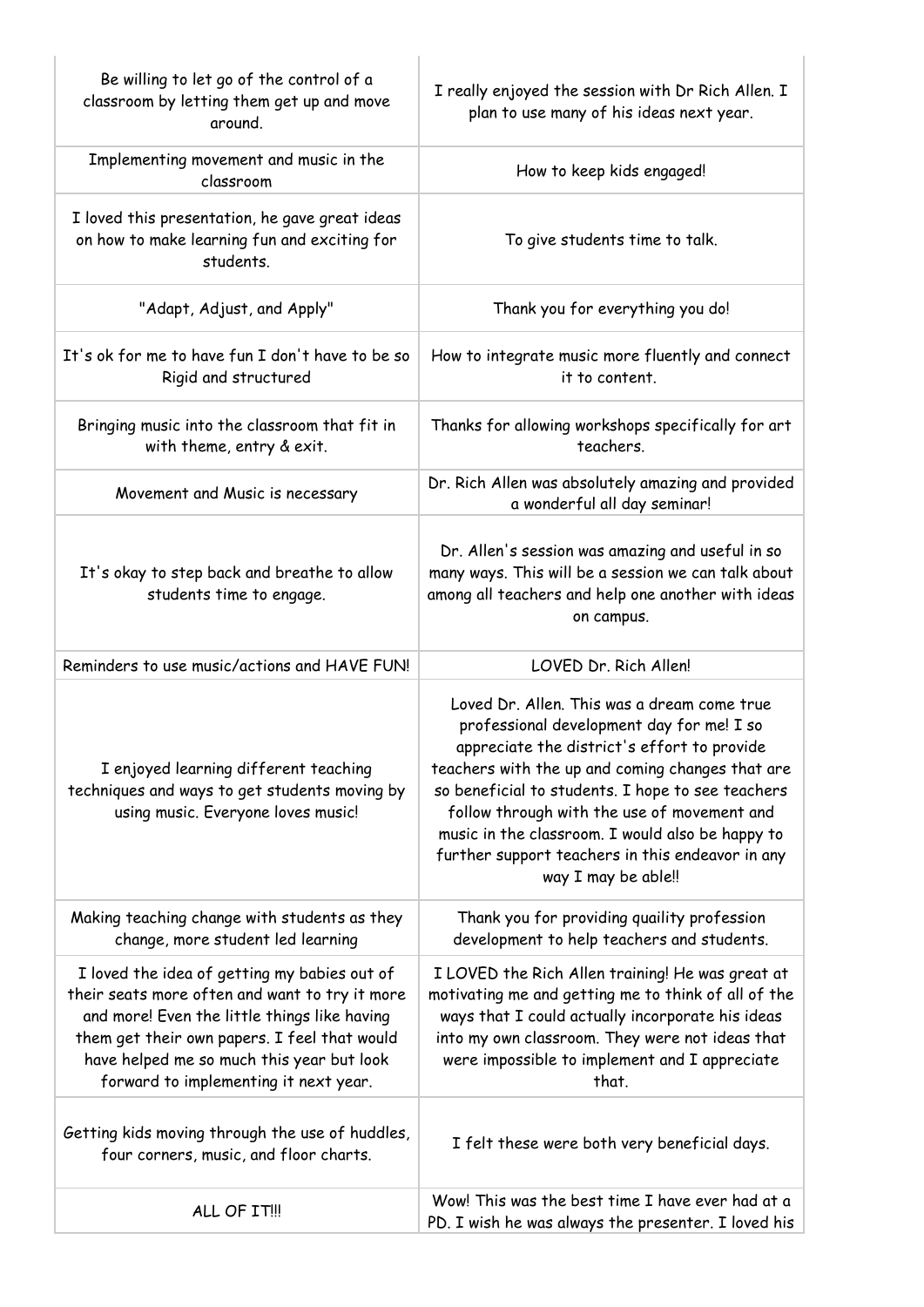|                                                                                                                                                                                                                                                                                                                                                                                                                                           | insight into music in the classroom.                                                                                                                                                                                                                                                                   |
|-------------------------------------------------------------------------------------------------------------------------------------------------------------------------------------------------------------------------------------------------------------------------------------------------------------------------------------------------------------------------------------------------------------------------------------------|--------------------------------------------------------------------------------------------------------------------------------------------------------------------------------------------------------------------------------------------------------------------------------------------------------|
| Oh my goodness, where do you even start?? I<br>loved everything about this training. The BEST<br>professional development that I have ever been<br>to. How can we get him on our campus? I will<br>definitely be implementing more of the music,<br>more activities getting the students to talk and<br>as the teacher just WATCHING. I came home<br>so excited yesterday to start the year because<br>of all the fresh ideas I have now. | Implementing music and movement allows the<br>students to learn in a fun way!!                                                                                                                                                                                                                         |
| I loved the information provided about<br>Wordtoons. I will also implement a Hopscotch<br>on the bottom part of one of my area rugs to<br>practice vocabulary.                                                                                                                                                                                                                                                                            | MUSIC is important to education.                                                                                                                                                                                                                                                                       |
| I absolutely loved this session and look forward<br>to implanting so many of his strategies, most<br>importantly allowing students to move around<br>the classroom and letting them do collaborative<br>talking.                                                                                                                                                                                                                          | This was an incredible day. We were not exactly<br>looking forward to an all day speaker but Dr. Allen<br>did not disappoint. He rejuvenated my inner<br>teaching spirit. A spirit that was really really<br>tired. He presents a number of ideas that I can<br>immediately implement into my classes. |
| Use MORE music and movement!                                                                                                                                                                                                                                                                                                                                                                                                              |                                                                                                                                                                                                                                                                                                        |
| How to implement music in the classroom to<br>improve performance.                                                                                                                                                                                                                                                                                                                                                                        | All sessions were very informative!                                                                                                                                                                                                                                                                    |
| Implementing more movement and music into<br>the classroom with a purpose.                                                                                                                                                                                                                                                                                                                                                                | Dr. Allen's session was very interesting, fun with<br>good information.                                                                                                                                                                                                                                |
| Learning should be fun, exciting, and should<br>involve movement. I think sometimes as teacher<br>(for sure me at least) feel like if it looks like<br>playing you may get in trouble. Fantastic PD,<br>would love to see him again!                                                                                                                                                                                                      | Dr. Rich Allen was fabulous! Encouraging and<br><b>Inspiring!</b>                                                                                                                                                                                                                                      |
| The huddle, using music, recalling information<br>techniques, word toons, traveling to get paper,<br>getting the kids moving.  All very good to<br>revamp and refresh things in my classroom                                                                                                                                                                                                                                              | I got greats things from both days!                                                                                                                                                                                                                                                                    |
| movement and music                                                                                                                                                                                                                                                                                                                                                                                                                        | Dr Allen was the best workshop I have attended in<br>a long time!                                                                                                                                                                                                                                      |
| Music for everything:)                                                                                                                                                                                                                                                                                                                                                                                                                    | All sessions were informative and applicable. Rich<br>Allen is the best presenter I have ever heard!!<br>Thank you for bringing him in. If teachers begin to<br>apply these green-light strategies, our classrooms<br>will be filled with amazing learning experiences<br>daily on every campus.       |
| Ways to motivate students learning through<br>music and movement.                                                                                                                                                                                                                                                                                                                                                                         | Rich Allen was amazing!!!                                                                                                                                                                                                                                                                              |
| All of it was very useful. I plan on using more<br>visuals, music, and movement with my students.                                                                                                                                                                                                                                                                                                                                         | Drawing pictures using the word to help<br>remember                                                                                                                                                                                                                                                    |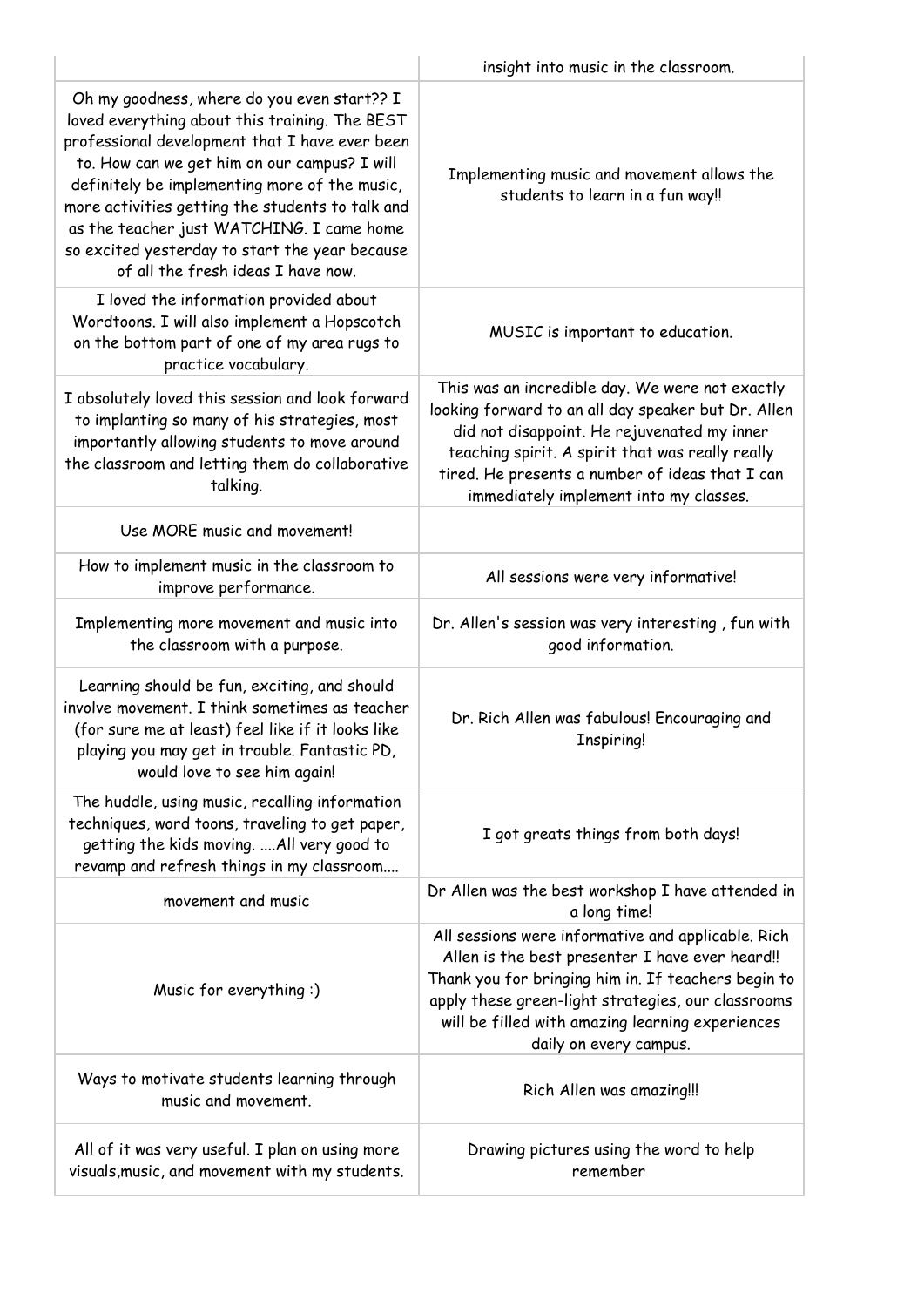| There are so many strategies, I don't know<br>where to begin. The floor grids for math and<br>spelling, memorization techniques, etc                                                              | Very interactive and engaging, all PD should have<br>many of the components that he incorporates into<br>his presentation.                                                                           |
|---------------------------------------------------------------------------------------------------------------------------------------------------------------------------------------------------|------------------------------------------------------------------------------------------------------------------------------------------------------------------------------------------------------|
| Making learning fun with movement, music and<br>allowing students to interact verbally versus<br>sitting in a seat being quite is the most<br>successful way to teach and reach your<br>students. | I would love to see Dr. Allen back at the beginning<br>of the next year. He would really get the teachers<br>hyped for the school year!                                                              |
| Ways to incorporate music and movement into<br>the class                                                                                                                                          | The origin presenter was AMAZING. would love to<br>have him back. As well as Rich Allen                                                                                                              |
| - Confirmed that music is a main factor in the<br>classroom.<br>- the memory strategy                                                                                                             | Movement!                                                                                                                                                                                            |
| Music! Music! Music! Grids on the floor!!!                                                                                                                                                        | Great job ladies! I thoroughly enjoyed this PD. I<br>was not looking forward to it with it being the end<br>of they year. BUT it was fabulous and I value<br>everything that I learned! Thank you!!! |
| The importance of movement to help students<br>learn more, and the use of music with a<br>purpose.                                                                                                | I greatly enjoyed the session with Dr. Allen<br>because he made it pertinent and useful for<br>teachers.                                                                                             |
| Loved the entire day's training! * Music with a<br>purpose.                                                                                                                                       | Let the kids interact with their learning don't talk<br>at them all of the time                                                                                                                      |
| To get kids up and moving and active in their<br>learning - that after 10 minutes of sitting on<br>the carpet I need to give them some kind of<br>outlet to get up, move, talk, something.        | I really enjoyed both of them. Thank you for<br>putting in so much effort to prepare beneficial<br>days for us to learn and grow. Y'all are awesome!!<br>:)                                          |
| To provide purposeful music to keep students<br>engaged and to have students be more<br>independent when getting materials.                                                                       | Movement, work smarter not harder-let the<br>students do almost all work so I'm not so tired.<br>Utilize music in class.                                                                             |
| Movement, Music and Memory!                                                                                                                                                                       | I was impressed with the level of pd that is being<br>offered in district! NCISD ROCKS!!!                                                                                                            |
| Its okay for teachers to do nothing! lol<br>I enjoyed several things that we learned from<br>him!! He was a great presenter.                                                                      | They were all good.                                                                                                                                                                                  |
| It's ok for teachers to do nothing as their<br>students collaborate during the school day.<br>Movement and music helps create a more fun<br>and inviting classroom.                               | Let kids move and music with a purpose                                                                                                                                                               |
| More activities involving music and movement.                                                                                                                                                     | Dr. Rich Allen was awesome and I would love to<br>have another session with them.                                                                                                                    |
| Everything was great! Music in the classroom is<br>one of my favorite ideas that I already do. I<br>loved all of his ideas and the concepts that he<br>presented.                                 | I really enjoyed all the sessions. Great job to the<br>presenters.                                                                                                                                   |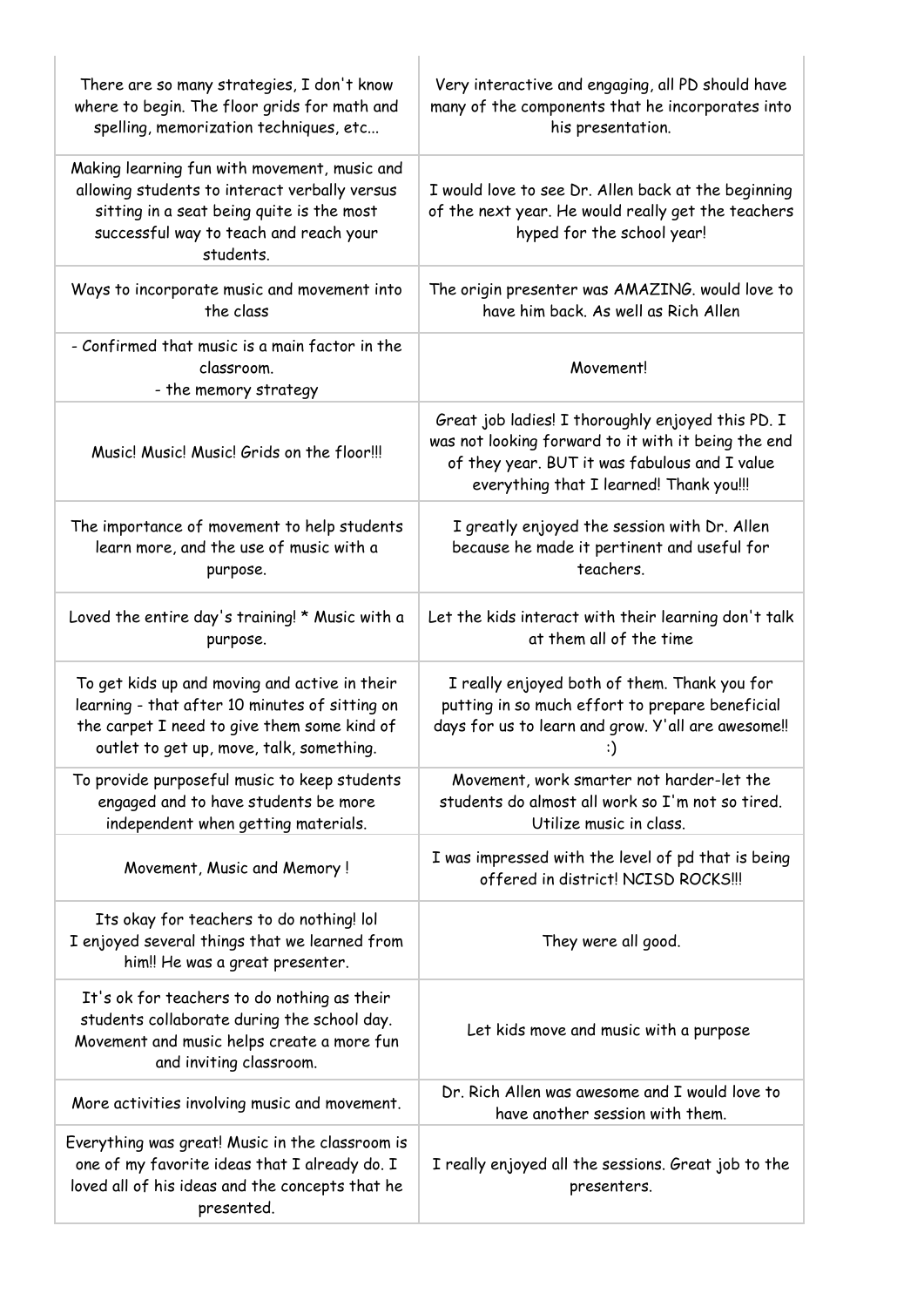| I loved his session. Making the classroom<br>engaging for student learning, making student<br>independent, and responsible for their learning<br>as well. To quide them not tell them. Make in an<br>environment the want to learn in and return to.                                                        | It was very enlightening.                                                                                                                                          |
|-------------------------------------------------------------------------------------------------------------------------------------------------------------------------------------------------------------------------------------------------------------------------------------------------------------|--------------------------------------------------------------------------------------------------------------------------------------------------------------------|
| Have more music in our classes!                                                                                                                                                                                                                                                                             | I really enjoyed all the presenters this year.<br>Thank you!                                                                                                       |
| ADAPTADAPTADAPT! I always knew this<br>worked for me, but I was beginning to feel I<br>needed to have a script ready to teach my<br>students.                                                                                                                                                               | Dr. Rick Allen was awesome!                                                                                                                                        |
| MUSICMUSICMUSIC! Confirmation, not my<br>imagination, that MUSIC works with children<br>and teachers!                                                                                                                                                                                                       | Mrs. Cainmath curriculum coachloved her<br>presentation!                                                                                                           |
| DRAWINGalso essential when working with<br>children!!                                                                                                                                                                                                                                                       |                                                                                                                                                                    |
| Loved it all!!!                                                                                                                                                                                                                                                                                             | Instruction should be kid driven, interactive and<br>fun! Music and movement matter!!                                                                              |
| I learned so much from Dr. Allen. It was the<br>best training of the year. I will implement more<br>music and movement in my classroom and have<br>designated things that will help them know<br>when it is time to talk. I love the wordtoons and<br>will also use the memory tricks that he taught<br>US. | I really enjoyed the implementation of music,<br>movement, humor, and word-toons                                                                                   |
| This was by far the BEST PD I have been to. I<br>loved the strategies and implementing music<br>into the classroom.                                                                                                                                                                                         | . Teach in a different way so that students do not<br>get bored.<br>2. Engage learners through movement,<br>conversation, and music                                |
| Music can change the entire classroom<br>environment                                                                                                                                                                                                                                                        | Students need to move                                                                                                                                              |
| Engaging students!!!                                                                                                                                                                                                                                                                                        | Wonderful!!!! Thank you for the opportunity                                                                                                                        |
| Great music and movement.                                                                                                                                                                                                                                                                                   | Very helpful                                                                                                                                                       |
| Ideas of ways to include music and memory<br>strategies in my class                                                                                                                                                                                                                                         | More music                                                                                                                                                         |
| Wordtoons and use of music; loved the memory<br>activity                                                                                                                                                                                                                                                    | I feel the Action Based Learning supported all of<br>the ideas Dr. Rich Allen presented.                                                                           |
| How to incorporate movement and music in my<br>classroom. I loved it!                                                                                                                                                                                                                                       | Dr. Allen did an amazing job! I learned so much for<br>my classroom next year. I look forward to<br>implementing all the things I've learned for years<br>to come! |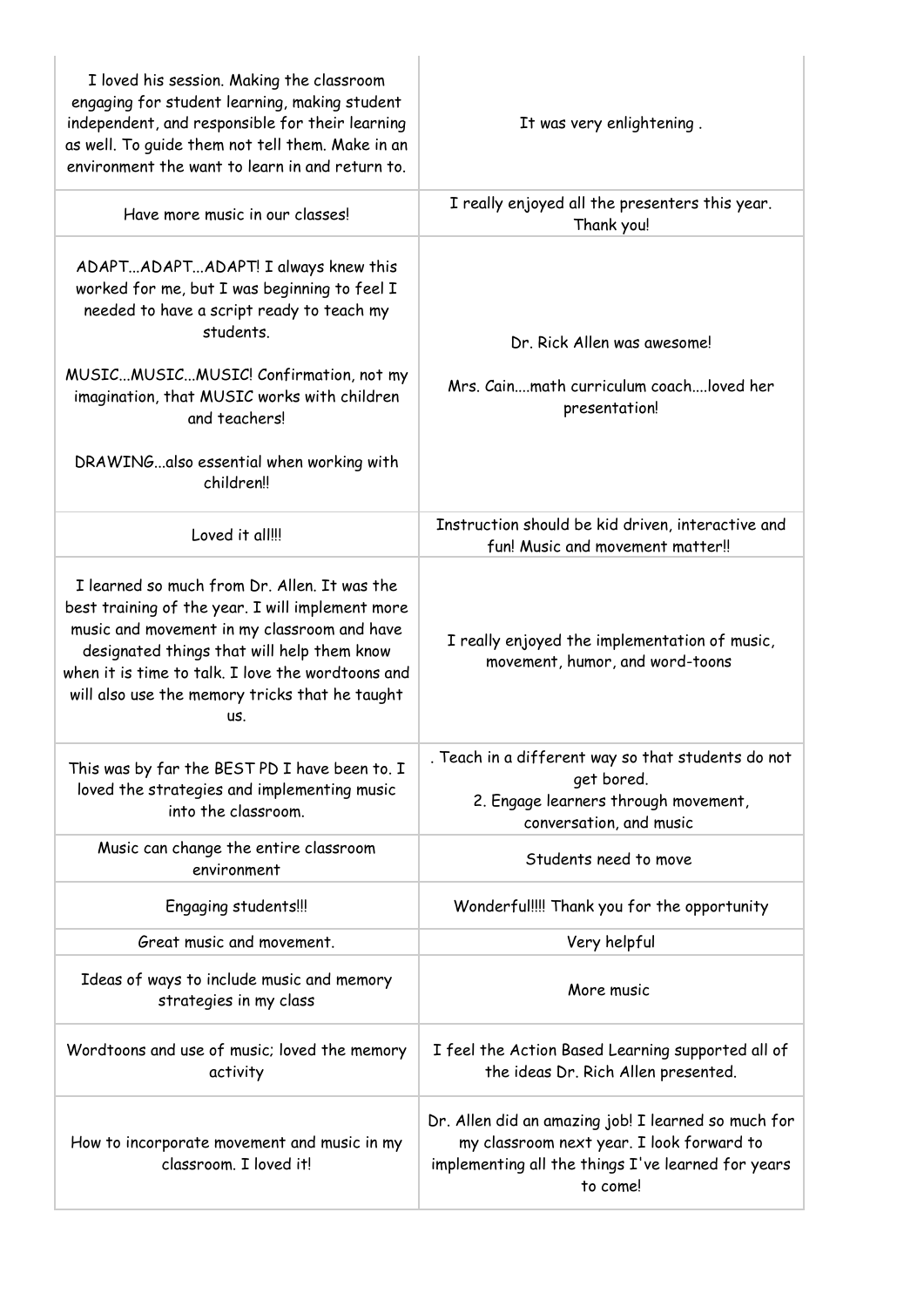| Using music to enhance content                                                                                                                                                                                                                                                                   | Incorporating music and movement into the<br>classroom.                                                                                                                                                                                                                                                                                                                                             |
|--------------------------------------------------------------------------------------------------------------------------------------------------------------------------------------------------------------------------------------------------------------------------------------------------|-----------------------------------------------------------------------------------------------------------------------------------------------------------------------------------------------------------------------------------------------------------------------------------------------------------------------------------------------------------------------------------------------------|
| Everything!!!!! THE BEST PD I'VE EVER<br><b>ATTENDED !!!!!!</b>                                                                                                                                                                                                                                  | BRING DR. ALLEN BACK FOR CONVOCATION !!!!!                                                                                                                                                                                                                                                                                                                                                          |
| Use music and movement to enrich students'<br>learning environment.                                                                                                                                                                                                                              | I was pleased with the PD courses I signed up for<br>on the 31st and felt like 3/4 of them were very<br>beneficial.<br>I LOVED the presentation on the 1st. I walked<br>away feeling energized with plenty of tools in my<br>toolbox.:)<br>Thank you for the continued effort to provide PD<br>that is useful in our classrooms. Our district has<br>come a long way since I first started in 2001. |
| Too many things to list! He was an EXCELLENT<br>and ENTERTAINING presenter!                                                                                                                                                                                                                      |                                                                                                                                                                                                                                                                                                                                                                                                     |
| How to be more hands-off, the importance of<br>getting the students to move around, and how<br>to incorporate music in our daily classroom<br>routine. I learned a lot of game-like activities<br>that I can implement in my classroom (i.e. tarp<br>activities for ELAR/Math, hop scotch, etc.) | Thoroughly enjoyed and have gathered many ideas<br>from the sessions this time that I can implement<br>in my classroom next year. Dr. Rich Allen was<br>incredible!                                                                                                                                                                                                                                 |
| The most valuable thing I learned was the<br>connection between movement and memory. It<br>was a blast, too!                                                                                                                                                                                     | That incorporating music into your lesson and<br>getting the students up and moving is vital to their<br>learning!                                                                                                                                                                                                                                                                                  |
| Using music helps students to be more engage<br>and have a good environment to perform<br>better.                                                                                                                                                                                                | I loved Dr. Allen's presentation! As a dyslexia<br>teacher, I am excited to use WordToons and<br>Spelling Squares with my kiddos.                                                                                                                                                                                                                                                                   |
| The fact that we can teach the sudents while<br>everyone is having fun. Movement is important<br>for students to relate to learning.                                                                                                                                                             | He should be the keynote speaker for our<br>commencement.                                                                                                                                                                                                                                                                                                                                           |
| To make teaching fun by having students<br>moving around and using music.                                                                                                                                                                                                                        | I loved all the information in the Rich Allen<br>session. I was not ready to leave at the end of the<br>day. He was an incredible presenter and had great<br>information to share!                                                                                                                                                                                                                  |
| He was fantastic!!!<br>I loved the ideas for movement, creating time<br>to talk, and using more music in the classroom.<br>The memory techniques were fantastic too. I'm<br>so glad I got to stay for the entire day.                                                                            | The candy, cookies, popcorn, and water and<br>decorations and give aways and the food trucks<br>made everything seem like a big celebration.<br>THANK YOU for your attention to details to make<br>everything seem so fun!                                                                                                                                                                          |
| Everything on the workshop was amazing!!!!!                                                                                                                                                                                                                                                      | I can't even begin to sayHe was excellent and I<br>learned a great deal                                                                                                                                                                                                                                                                                                                             |
| Music as a tool for behavior management, even<br>to managing working time/group conversations.                                                                                                                                                                                                   | Autism session was fantastic as was Math<br>Strategies.                                                                                                                                                                                                                                                                                                                                             |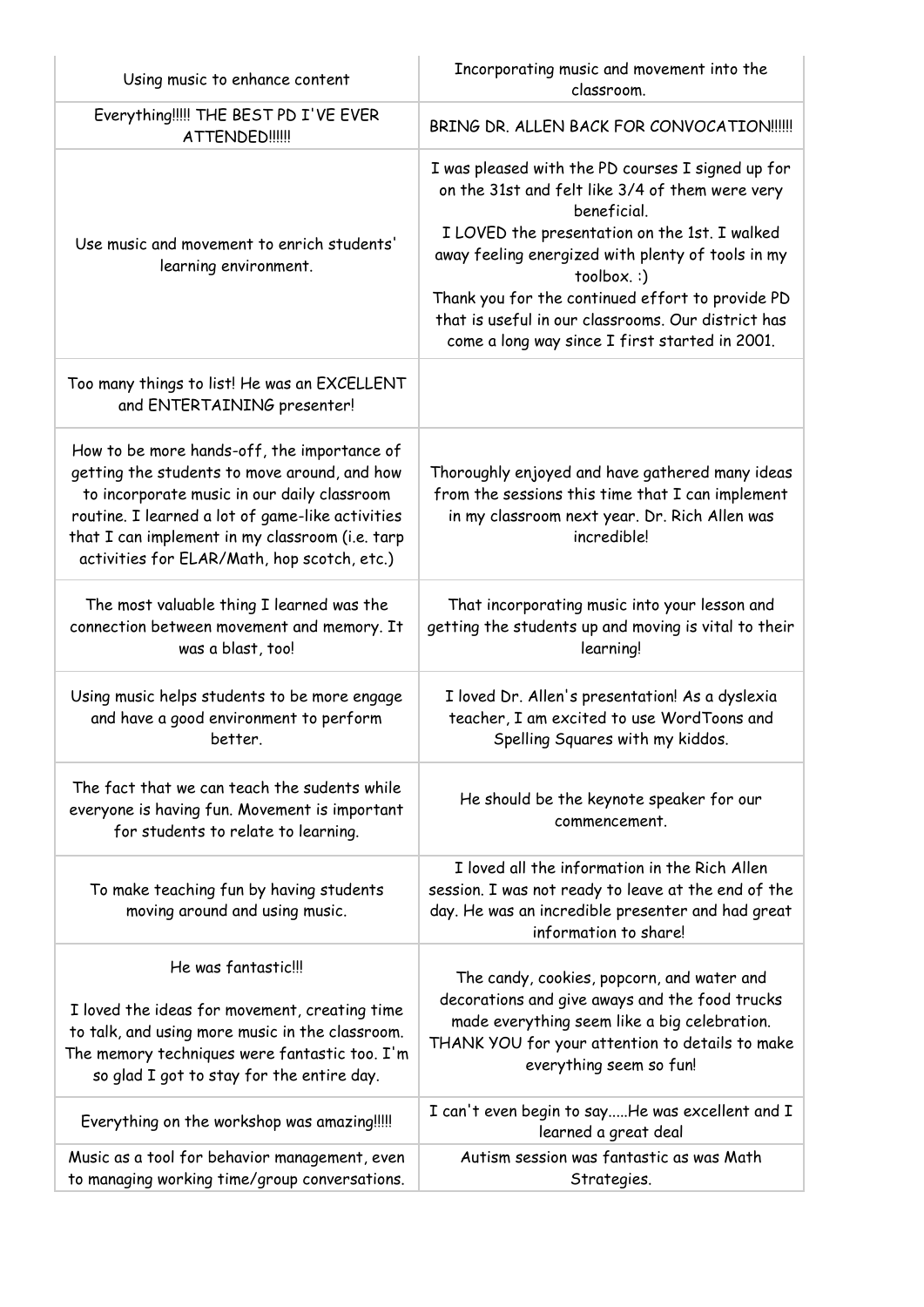| Not only was Dr. Allen entertaining and very<br>knowledgeable, he gave us ways to make our job<br>more fun for students and teachers alike! His<br>ideas will be easy to implement and will help us<br>keep our students hooked on learning. I am very<br>excited about using some of his ideas in the<br>classroom involving music, and movement. His<br>thinking is straightforward, and he clearly has<br>mastered the concept of keeping kids engaged,<br>having fun, and learning every step of the way.<br>I will be reading ALL of his books this summer! | To keep learning fun, use more music, and tricks<br>for memorization.                                            |
|------------------------------------------------------------------------------------------------------------------------------------------------------------------------------------------------------------------------------------------------------------------------------------------------------------------------------------------------------------------------------------------------------------------------------------------------------------------------------------------------------------------------------------------------------------------|------------------------------------------------------------------------------------------------------------------|
| How important active classroom are and how<br>important it is to include music in the<br>classroom.                                                                                                                                                                                                                                                                                                                                                                                                                                                              | How to use music to reach students! Exciting new<br>ways to teach. (the hopscotch alphabet and<br>numbers chart) |
| I his ideas on Music implementation in the<br>classroom. I am looking forward to going more<br>in depth by reading his books.                                                                                                                                                                                                                                                                                                                                                                                                                                    | Dr. Rich Allen's session was very intriguing. I<br>loved his humor!                                              |
| Incredible PD! This was the most I have ever<br>enjoyed a PD in all of my teaching. I loved all of<br>the resources and ideas he gave us. I will be<br>trying to implement many of these ideas next<br>year. Especially the alphabet floor mat and the<br>music in the classroom.                                                                                                                                                                                                                                                                                | Thank you for all your hard work putting these PD<br>days together for us! :)                                    |
| Using music in the classroom                                                                                                                                                                                                                                                                                                                                                                                                                                                                                                                                     | I would love to have Dr Allen back again. He made<br>the day entertaining but also educational.                  |
| Music, movement is the key. We need to have<br>more of that. Students retain more when they<br>move.                                                                                                                                                                                                                                                                                                                                                                                                                                                             | I loved Dr. Allen. He should return at the<br>beginning of year.                                                 |
| The importance of using music in the classroom.                                                                                                                                                                                                                                                                                                                                                                                                                                                                                                                  | Dam! More music!                                                                                                 |
| Get students moving                                                                                                                                                                                                                                                                                                                                                                                                                                                                                                                                              | Music and movement in the classroom                                                                              |
| Keep the students motivated and use music in<br>your classroom. Keep thinking out of the box<br>even though some might think that you are<br>crazy.                                                                                                                                                                                                                                                                                                                                                                                                              | They were all great!                                                                                             |
| Work smarter not harder, kids in charge of<br>their learning.                                                                                                                                                                                                                                                                                                                                                                                                                                                                                                    |                                                                                                                  |
| Movement!!! Creative ways to teach memory<br>skills. Kids talking about what they've learned.<br>MUSIC is purposeful.                                                                                                                                                                                                                                                                                                                                                                                                                                            | LOVED Dr. Allen. Best professional development<br>we've ever had!!                                               |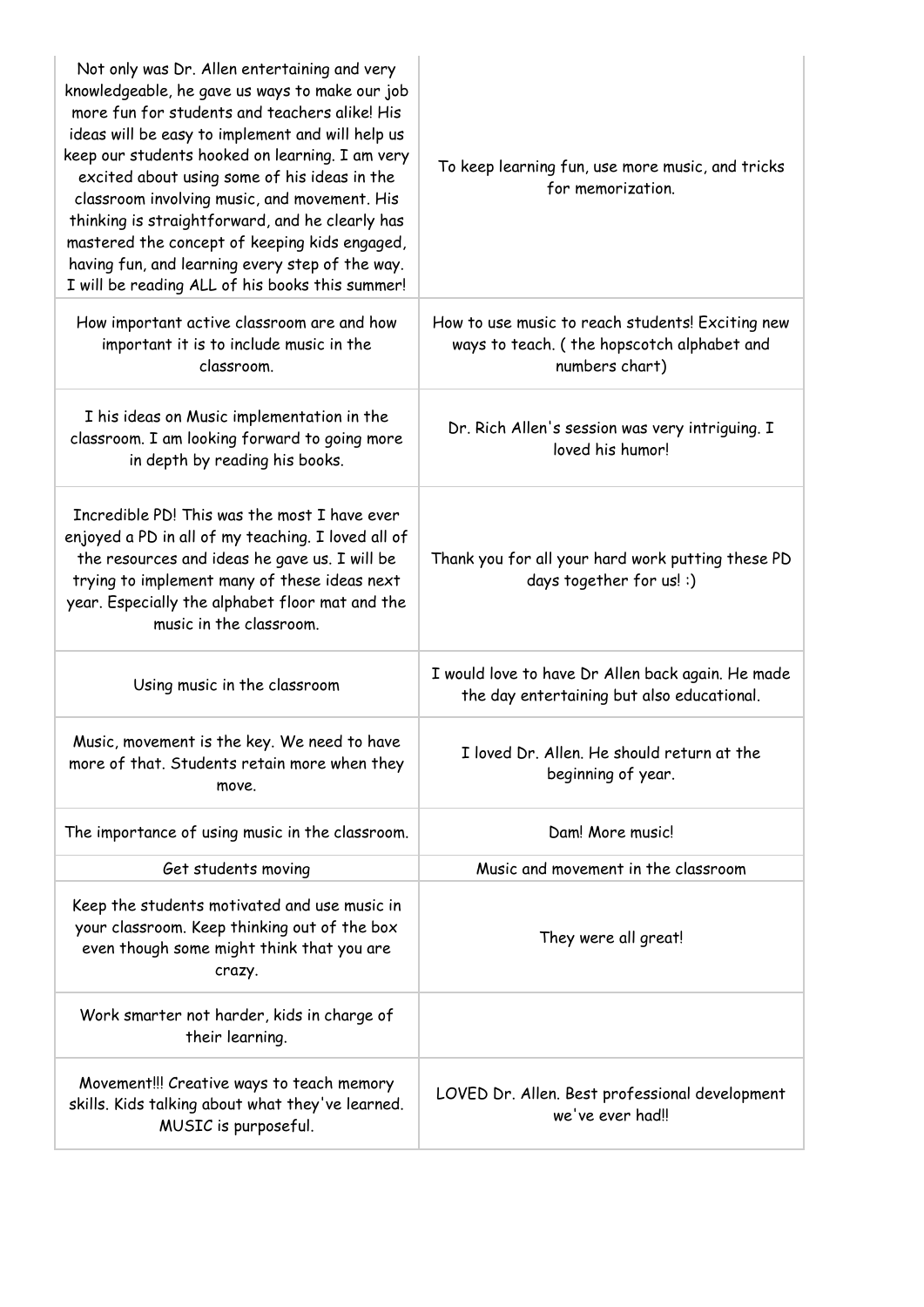| Gosh, where do I start? I just loved everything<br>he shared with us! I plan on making the floor<br>grids, and incorporating music in my room. I<br>already try to get the kids moving, but I got<br>lots of new ideas for movement!                                                                               | Really loved both days! Thank you for making it<br>meaningful and inspiring. I know it is hard to<br>inspire teachers at the end of the year, so great<br>job!                                                                                                                                                                                                                                                                                                                                                                         |
|--------------------------------------------------------------------------------------------------------------------------------------------------------------------------------------------------------------------------------------------------------------------------------------------------------------------|----------------------------------------------------------------------------------------------------------------------------------------------------------------------------------------------------------------------------------------------------------------------------------------------------------------------------------------------------------------------------------------------------------------------------------------------------------------------------------------------------------------------------------------|
| Music and movement in classroom.                                                                                                                                                                                                                                                                                   | Great sessions. Love food trucks but not enough.                                                                                                                                                                                                                                                                                                                                                                                                                                                                                       |
| Everything. All day I learned different<br>strategies from this wonderful guy. They where<br>all valuable in my opinion.                                                                                                                                                                                           | Both days where wonderful and I learned a great<br>deal. I can and will use some ideas at VRE for my<br>PE classes.                                                                                                                                                                                                                                                                                                                                                                                                                    |
| I need to keep kids moving and incorporate<br>music more often.                                                                                                                                                                                                                                                    | I thought both days were very productive and will<br>allow me to incorporate many new ideas next year.                                                                                                                                                                                                                                                                                                                                                                                                                                 |
| I learned to always keep looking for ways to<br>grow AND add fun to the classroom                                                                                                                                                                                                                                  |                                                                                                                                                                                                                                                                                                                                                                                                                                                                                                                                        |
| Importance of movement and music                                                                                                                                                                                                                                                                                   | Great job on presenters. I loved both days.                                                                                                                                                                                                                                                                                                                                                                                                                                                                                            |
| So many things. This was one of the most<br>enjoyable and valuable professional<br>developments I have been to. I can't wait to<br>try more music and movement in my classroom.                                                                                                                                    | I thought it was strange to have a motivational<br>speaker at the end of the year, but changed my<br>mind when I received his book. Usually,<br>motivational speakers are at the beginning of the<br>school year and if books are given, I am too busy<br>at the beginning of the school year to take the<br>time to read. This time, since the motivational<br>speaker was at the end of the year I will have<br>time to read the books given during summer. It<br>ended up being a great idea to have him at the end<br>of the year! |
| The memorization techniques were so much fun!                                                                                                                                                                                                                                                                      | It was one of the best trainings I have ever<br>attended in my twenty-six years of teaching.                                                                                                                                                                                                                                                                                                                                                                                                                                           |
| He offered so many ideas to make learning fun!<br>We had music in our PD this morning and his<br>books are on my summer reading list. I will be<br>trying the ideas he gave for creating<br>excitement through learning in PLC and<br>classrooms next year. I'm very excited about<br>what 2017-2018 has to bring! | What a great way to end the year! I know it was<br>hard work for the curriculum team, but the effort<br>did not go unnoticed! Our teachers came back with<br>so many ideas to share this morning from both<br>sessions. I think the big idea from each of the<br>sessions I attended was to make learning engaging<br>and fun, and the PD sessions modeled that<br>precisely! How are you going to top this year's PD<br>next year?!?                                                                                                  |
| Memory Trick and strategies in keeping<br>students actively participating in class.                                                                                                                                                                                                                                | Memory technique and movement                                                                                                                                                                                                                                                                                                                                                                                                                                                                                                          |